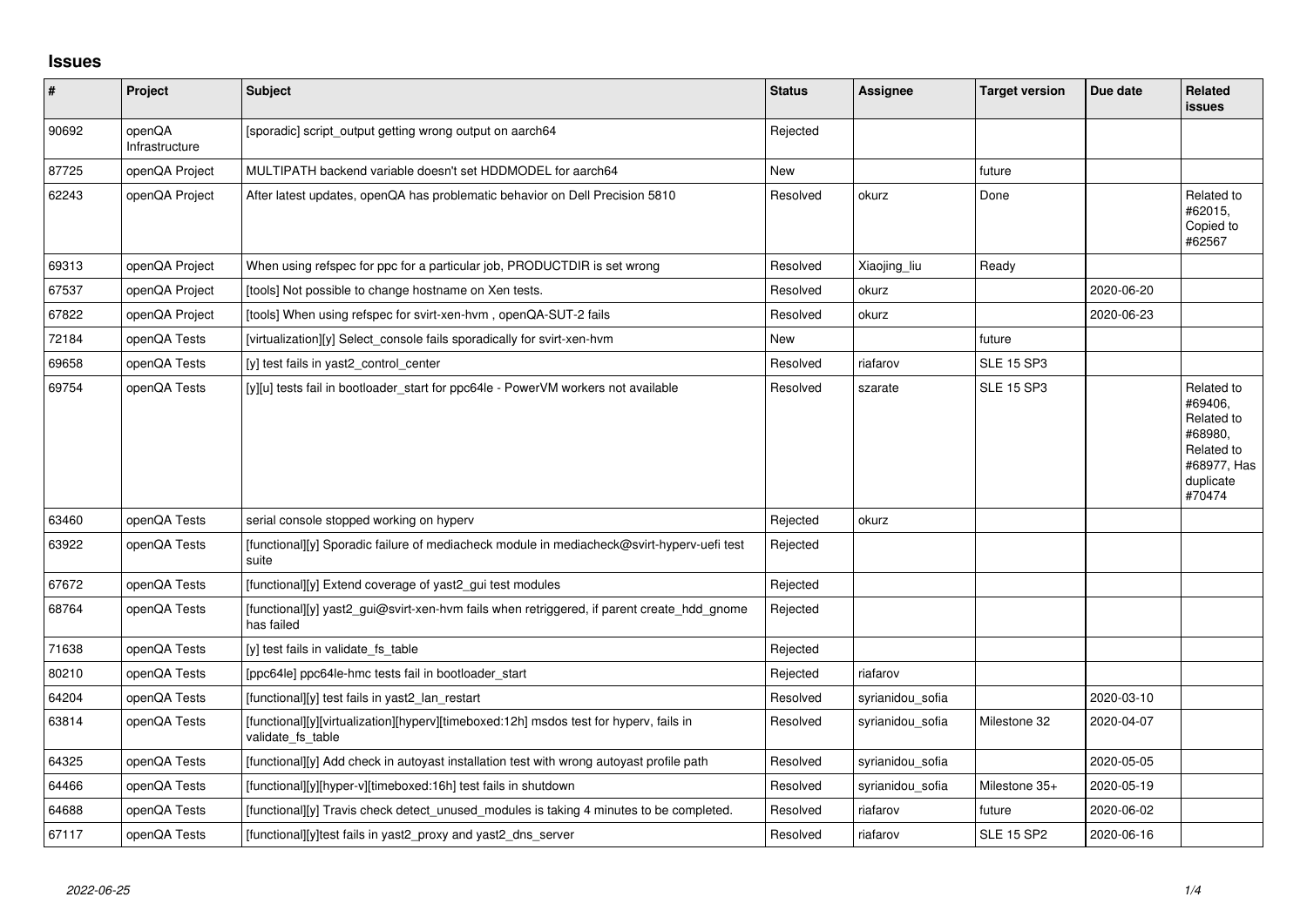| $\vert$ # | Project      | Subject                                                                                      | <b>Status</b> | <b>Assignee</b>     | <b>Target version</b> | Due date   | Related<br><b>issues</b>   |
|-----------|--------------|----------------------------------------------------------------------------------------------|---------------|---------------------|-----------------------|------------|----------------------------|
| 67120     | openQA Tests | [functional][y]test fails in zypper_ref while trying to use root-virtio-console.             | Resolved      | dzedro              |                       | 2020-06-16 | Related to<br>#67174       |
| 67534     | openQA Tests | [functional][y] Change yast2_lan hostname validation                                         | Resolved      | vbonatakis          | <b>SLE 15 SP2</b>     | 2020-06-30 |                            |
| 67732     | openQA Tests | [functional][y] Add yast2_lang module for other than 64bit machines                          | Resolved      | oorlov              | <b>SLE 15 SP3</b>     | 2020-07-14 |                            |
| 67903     | openQA Tests | [y][functional] Set partial sync for Debug and Source repositories                           | Resolved      | JERiveraMoya        | <b>SLE 15 SP3</b>     | 2020-07-14 |                            |
| 69751     | openQA Tests | [y] Module validate_encrypt fails on s390x-kvm-sle12                                         | Resolved      | riafarov            | <b>SLE 15 SP3</b>     | 2020-09-08 | Has<br>duplicate<br>#69991 |
| 71641     | openQA Tests | [y] test fails in sshd for ppc64le-hmc-4disk                                                 | Resolved      | riafarov            | <b>SLE 15 SP3</b>     | 2020-10-06 |                            |
| 71653     | openQA Tests | [y][timeboxed:20h] Investigate sporadic failure in prepare_test_data                         | Resolved      | syrianidou_sofia    | <b>SLE 15 SP3</b>     | 2020-10-06 |                            |
| 67078     | qe-yast      | [functional][y] Implement workaround for shutdown failure on Hyper-V.                        | New           |                     | Current               |            |                            |
| 67669     | qe-yast      | [y] Enable yast2_lan_restart_bond module for s390x                                           | <b>New</b>    |                     | future                |            |                            |
| 80474     | qe-yast      | Implement check for emergency shell in case bootloader is stuck                              | New           |                     | future                |            |                            |
| 89494     | qe-yast      | Validate editing partition for mount_by options                                              | New           |                     | future                |            |                            |
| 90350     | qe-yast      | Add yast2_system_settings for ncurses                                                        | New           |                     | future                |            |                            |
| 91425     | qe-yast      | [sporadic] aarch64 tests incomplete "associated worker re-connected but abandoned the job"   | New           |                     | Current               |            |                            |
| 92245     | qe-yast      | Create textmode qcow with libyui pre-installed                                               | New           |                     | Current               |            |                            |
| 98556     | qe-yast      | test fails in consoletest finish for minimalx Desktop                                        | New           |                     | Current               |            |                            |
| 99063     | qe-yast      | Investigate which functions from older OOP installation framework are used in libyui         | New           |                     | Current               |            |                            |
| 102074    | qe-yast      | Create test scenario for displaying a custom proposal set during ay installation             | New           |                     | Current               |            |                            |
| 73306     | qe-yast      | [y][timeboxed:20h] test fails in await_install                                               | Blocked       | JERiveraMoya        | Current               |            |                            |
| 101370    | qe-yast      | test fails in yast2_firewall due to recent modification the interface zone                   | Blocked       | rainerkoenig        | Current               |            |                            |
| 69634     | qe-yast      | [y][timeboxed:24h] Add unit test for yast-metapackage-handler                                | Resolved      | syrianidou_sofia    | future                |            |                            |
| 71122     | qe-yast      | [y][timeboxed:12h] Organize and open tickets for yast-matepackage-handler unit test          | Resolved      | syrianidou_sofia    | <b>SLE 15 SP3</b>     |            |                            |
| 76879     | qe-yast      | Unit test for yast2-metapackage-handler OneClickInstall.rb (part I)                          | Resolved      | syrianidou_sofia    | <b>SLE 15 SP3</b>     |            |                            |
| 76882     | qe-yast      | Unit test for yast2-metapackage-handler OneClickInstall.rb (part II)                         | Resolved      | syrianidou_sofia    | future                |            |                            |
| 76885     | qe-yast      | Unit test for yast2-metapackage-handler OneClickInstallWorkerFunction.rb (part I)            | Resolved      | oorlov              | <b>SLE 15 SP3</b>     |            |                            |
| 80216     | qe-yast      | Adjust home_encrypted scenario for the UI changes in the Expert Partitioner                  | Resolved      | syrianidou_sofia    | <b>SLE 15 SP3</b>     |            |                            |
| 81310     | qe-yast      | [sporadic][timeboxed:10h] test fails in mediacheck on svirt uefi                             | Resolved      | oorlov              | future                |            |                            |
| 90851     | qe-yast      | SLE 15 SP3 Release Candidate 2 exploratory testing                                           | Resolved      | syrianidou_sofia    |                       |            |                            |
| 91830     | qe-yast      | Investigate if a change of DH version for TLS negotiation can fix 'remote_controller' module | Resolved      | oorlov              | <b>SLE 15 SP3</b>     |            |                            |
| 71116     | qe-yast      | [y] Add OpenQA test for OneClickInstall                                                      | Closed        | <b>JERiveraMoya</b> | <b>SLE 15 SP3</b>     |            |                            |
| 73363     | qe-yast      | sporadic failure for btrfs libstorage-ng@64bit-ipmi                                          | Closed        | riafarov            | <b>SLE 15 SP3</b>     |            |                            |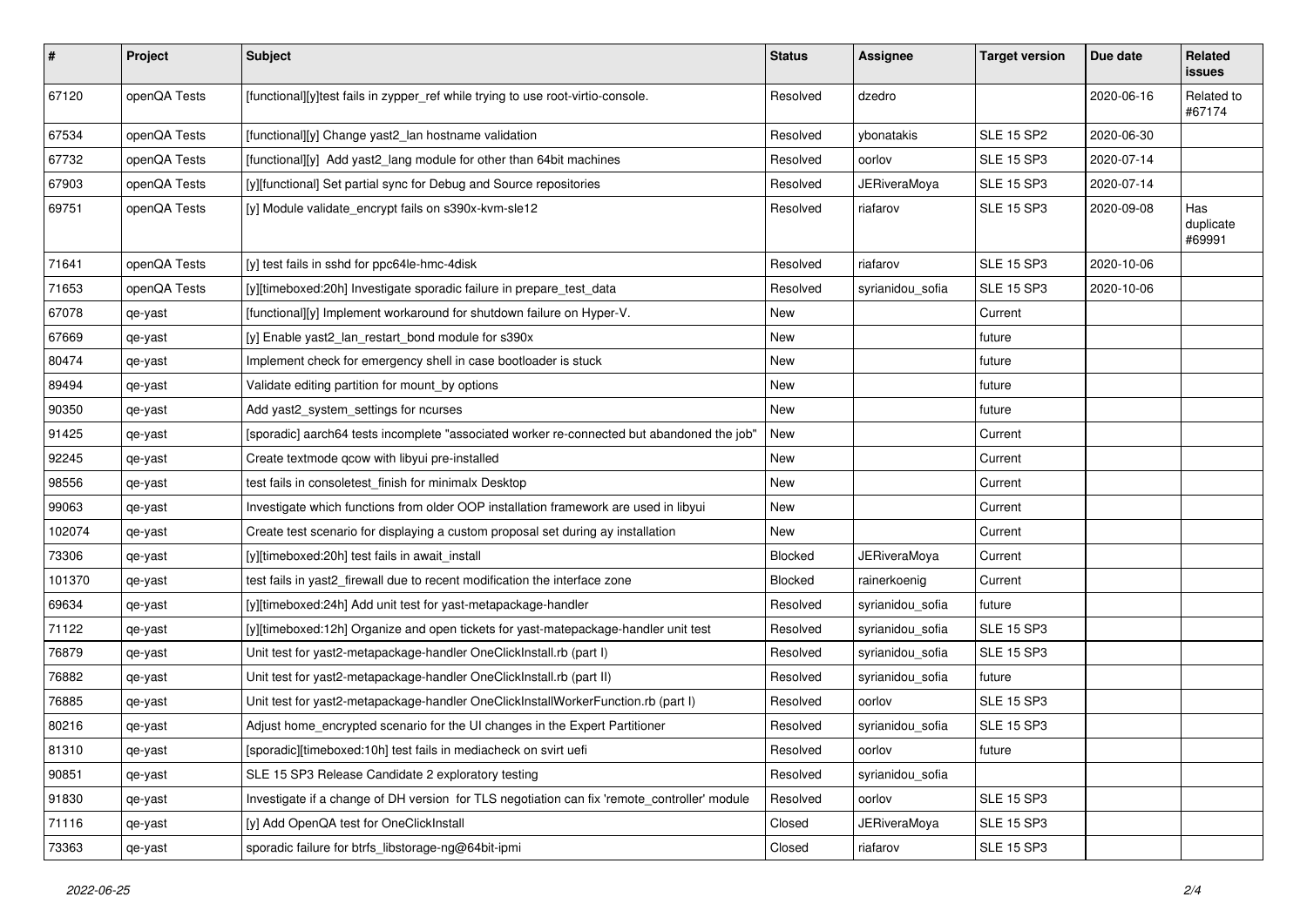| $\sharp$ | Project | <b>Subject</b>                                                                                          | <b>Status</b> | Assignee            | <b>Target version</b> | Due date | Related<br><b>issues</b>                      |
|----------|---------|---------------------------------------------------------------------------------------------------------|---------------|---------------------|-----------------------|----------|-----------------------------------------------|
| 73471    | qe-yast | Enable yast2 firstboot in textmode                                                                      | Closed        | <b>JRivrain</b>     | <b>SLE 15 SP3</b>     |          |                                               |
| 73474    | qe-yast | Add more modules to yast2 firstboot                                                                     | Closed        | JRivrain            | <b>SLE 15 SP3</b>     |          |                                               |
| 73477    | qe-yast | Modify firstboot configuration for yast2 firstboot custom                                               | Closed        | <b>JRivrain</b>     | <b>SLE 15 SP3</b>     |          |                                               |
| 73642    | qe-yast | Modify allmodules+allpatterns+registration test suite                                                   | Closed        | riafarov            | <b>SLE 15 SP3</b>     |          | Related to<br>#73645                          |
| 75424    | qe-yast | [sporadic] test fails in force scheduled tasks                                                          | Closed        | <b>JERiveraMoya</b> | <b>SLE 15 SP3</b>     |          |                                               |
| 76888    | qe-yast | Unit test for yast2-metapackage-handler OneClickInstallWorkerFunction.rb (part II)                      | Closed        | syrianidou_sofia    | <b>SLE 15 SP3</b>     |          |                                               |
| 80204    | qe-yast | Adjust lym+resize root scenario for the UI changes in the Expert Partitioner                            | Closed        | riafarov            | <b>SLE 15 SP3</b>     |          |                                               |
| 80206    | qe-yast | Adjust msdos scenario for the UI changes in the Expert Partitioner                                      | Closed        | <b>JRivrain</b>     | <b>SLE 15 SP3</b>     |          |                                               |
| 80272    | qe-yast | Adapt yast2 expert partitioner (before: yast2 storage ng) in ppc64le to use libyui                      | Closed        | JERiveraMova        | <b>SLE 15 SP3</b>     |          | Blocked by<br>#80840                          |
| 80276    | qe-yast | [sporadic][timeboxed:12h] autoyast reinstall@s390x-kvm-sle12 fails in installation                      | Closed        | riafarov            | <b>SLE 15 SP3</b>     |          |                                               |
| 87646    | qe-yast | Create autoyast test using btrfs quota limit                                                            | Closed        | oorlov              | <b>SLE 15 SP3</b>     |          |                                               |
| 88480    | qe-yast | [sporadic] boot_encrypt doesn't unlock encrypted disk for cryptlvm@ppc64le                              | Closed        | syrianidou_sofia    | <b>SLE 15 SP3</b>     |          |                                               |
| 89932    | qe-yast | [sporadic] stabilize partitioning firstdisk                                                             | Closed        | riafarov            | <b>SLE 15 SP3</b>     |          |                                               |
| 91130    | qe-yast | Use libyui for btrfs_libstorage-ng ipmi and zVM                                                         | Closed        | riafarov            | <b>SLE 15 SP3</b>     |          |                                               |
| 91350    | qe-yast | [timeboxed:16h][sporadic] test fails in verify undelete snapshots                                       | Closed        | riafarov            | <b>SLE 15 SP3</b>     |          |                                               |
| 93029    | qe-yast | Implement test module for Product selection using LibyuiClient in YaST Job Group                        | Closed        | <b>JERiveraMoya</b> | <b>SLE 15 SP3</b>     |          |                                               |
| 93032    | qe-yast | Use accept license module with libyui-rest-api in all test suites in YaST, TW and Leap 15<br>Job Groups | Closed        | syrianidou sofia    | <b>SLE 15 SP3</b>     |          |                                               |
| 93411    | qe-yast | Create test cases for Language, Keyboard and Product Selection                                          | Closed        | syrianidou sofia    | <b>SLE 15 SP3</b>     |          |                                               |
| 93641    | qe-yast | Create schedules for opensuse test suites                                                               | Closed        | <b>JRivrain</b>     | <b>SLE 15 SP3</b>     |          | Related to<br>#94069,<br>Related to<br>#92479 |
| 95392    | qe-yast | Expand functionality of prepare profile module                                                          | Closed        | <b>JERiveraMoya</b> | Current               |          |                                               |
| 95542    | qe-yast | test fails in yast2_kdump                                                                               | Closed        | syrianidou_sofia    | Current               |          |                                               |
| 95551    | qe-yast | autologin yast test fails in first boot                                                                 | Closed        | syrianidou sofia    | Current               |          |                                               |
| 97319    | qe-yast | tests fail for ppc installation at different points                                                     | Closed        | <b>JERiveraMoya</b> | Current               |          |                                               |
| 97325    | qe-yast | Collect logs in autoyast reinstall when failing detecting disk after installation                       | Closed        | geor                | Current               |          |                                               |
| 97331    | qe-yast | [timebox: 24h] Investigate failure in rebootmgr                                                         | Closed        | JERiveraMoya        | Current               |          | Related to<br>#98832                          |
| 97709    | qe-yast | [sporadic] accept timezone configuration fails to navigate next screen                                  | Closed        | syrianidou sofia    | Current               |          |                                               |
| 97760    | qe-yast | Rewrite workaround for scrolling for bsc#1189550                                                        | Closed        | <b>JERiveraMoya</b> | Current               |          |                                               |